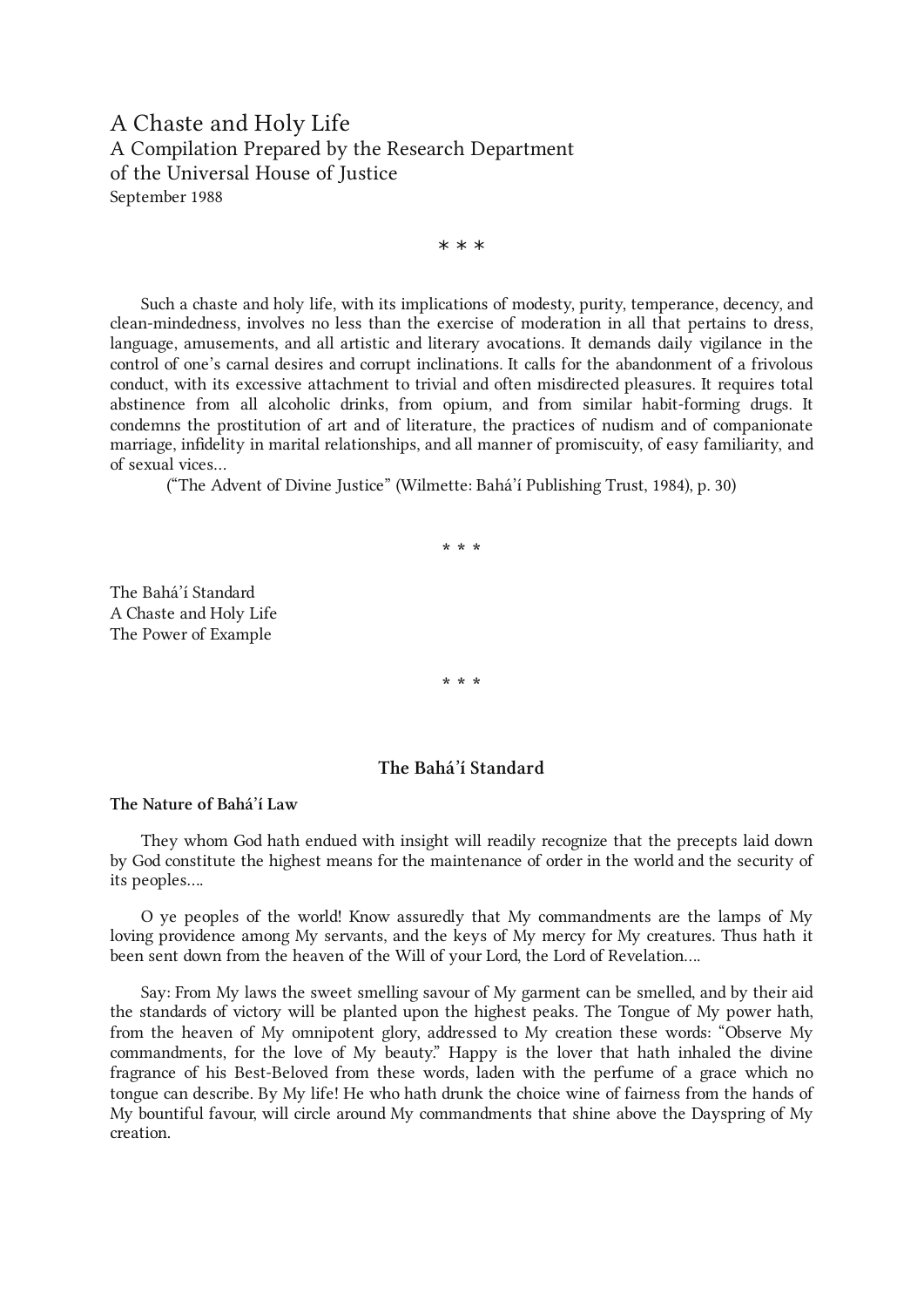Think not that We have revealed unto you a mere code of laws. Nay, rather, We have unsealed the choice Wine with the fingers of might and power. To this beareth witness that which the Pen of Revelation hath revealed. Meditate upon this, O men of insight!

("Gleanings from the Writings of Bahá'u'lláh", rev. ed. (Wilmette: Bahá'í Publishing Trust, 1984), sec. CLV, p. 331; pp. 332–33) [1]

Just as there are laws governing our physical lives, requiring that we must supply our bodies with certain foods, maintain them within a certain range of temperatures, and so forth, if we wish to avoid physical disabilities, so also there are laws governing our spiritual lives. These laws are revealed to mankind in each age by the Manifestation of God, and obedience to them is of vital importance if each human being, and mankind in general, is to develop properly and harmoniously. Moreover, these various aspects are interdependent. If an individual violates the spiritual laws for his own development he will cause injury not only to himself but to the society in which he lives. Similarly, the condition of society has a direct effect on the individuals who must live within it.

(From a letter dated 6 February 1973 written by the Universal House of Justice to all National Spiritual Assemblies, published in "Messages from the Universal House of Justice 1968–1973" (Wilmette: Bahá'í Publishing Trust, 1976), pp. 105–6) [2]

We have considered your several letters and have noted your questions, and your view that many Bahá'í youth in ... are confused, and are pleading for guidance in simple clear language on how to meet daily situations, particularly those involving sex.

It is neither possible nor desirable for the Universal House of Justice to set forth a set of rules covering every situation. Rather is it the task of the individual believer to determine, according to his own prayerful understanding of the Writings, precisely what his course of conduct should be in relation to situations which he encounters in his daily life. If he is to fulfil his true mission in life as a follower of the Blessed Perfection, he will pattern his life according to the Teachings. The believer cannot attain this objective merely by living according to a set of rigid regulations. When his life is oriented toward service to Bahá'u'lláh, and when every conscious act is performed within this frame of reference, he will not fail to achieve the true purpose of his life.

Therefore, every believer must continually study the sacred Writings and the instructions of the beloved Guardian, striving always to attain a new and better understanding of their import to him and to his society. He should pray fervently for Divine Guidance, wisdom and strength to do what is pleasing to God, and to serve Him at all times and to the best of his ability.

(From a letter dated 17 October 1968 written by the Universal House of Justice to an individual believer) [3]

As to chastity, this is one of the most challenging concepts to get across in this very

permissive age, but Bahá'ís must make the utmost effort to uphold Bahá'í standards, no matter how difficult they may seem at first. Such efforts will be made easier if the youth will understand that the laws and standards of the Faith are meant to free them from untold spiritual and moral difficulties in the same way that a proper appreciation of the laws of nature enables one to live in harmony with the forces of the planet.

(From a letter dated 14 January 1985 written on behalf of the Universal House of Justice to an individual believer) [4]

#### True Liberty

Consider the pettiness of men's minds. They ask for that which injureth them, and cast away the thing that profiteth them....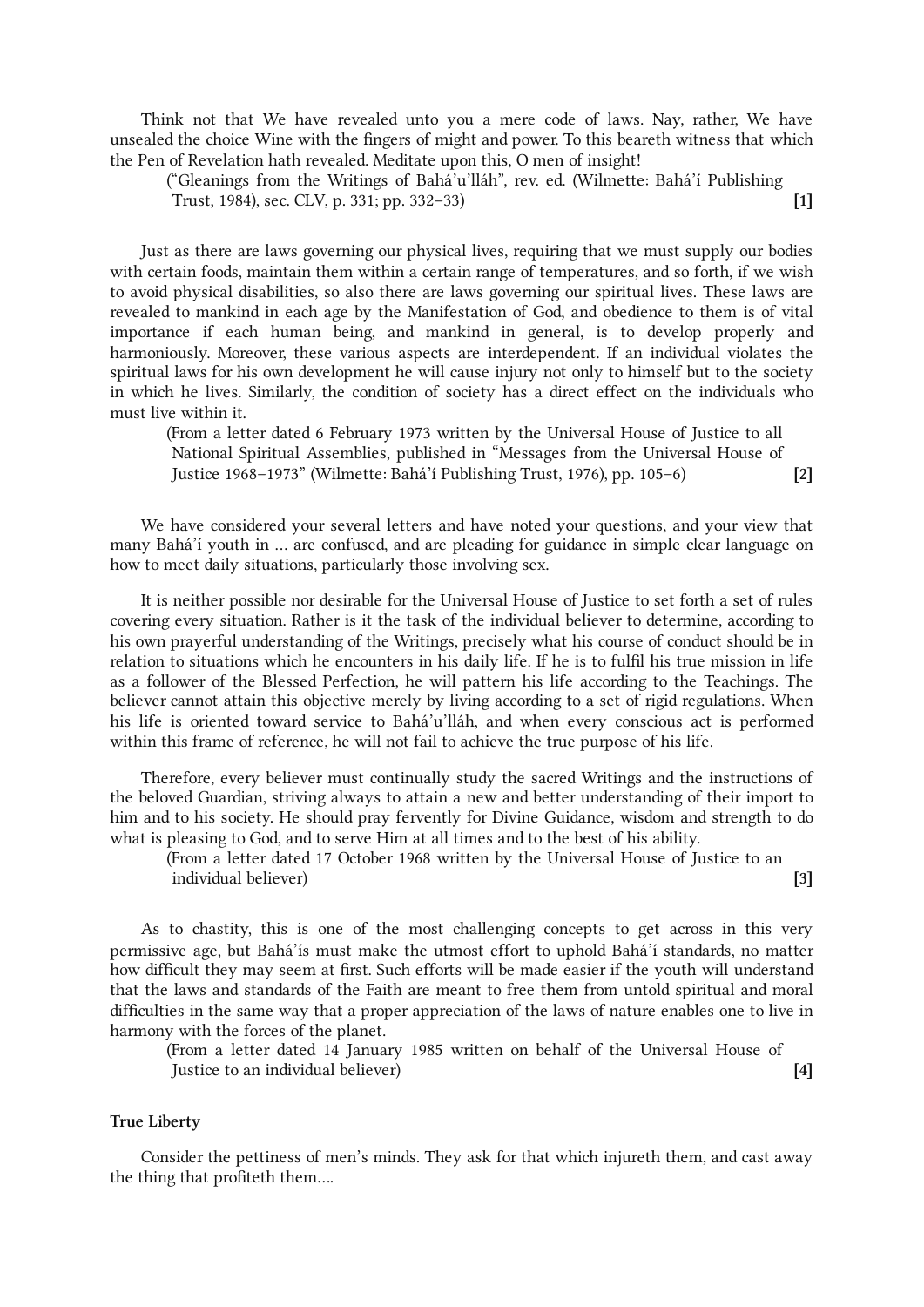Know ye that the embodiment of liberty and its symbol is the animal. That which beseemeth man is submission unto such restraints as will protect him from his own ignorance, and guard him against the harm of the mischief-maker. Liberty causeth man to overstep the bounds of propriety, and to infringe on the dignity of his station. It debaseth him to the level of extreme depravity and wickedness.

Regard men as a flock of sheep that need a shepherd for their protection. This, verily, is the truth, the certain truth. We approve of liberty in certain circumstances, and refuse to sanction it in others. We, verily, are the All-Knowing.

Say: True liberty consisteth in man's submission unto My commandments, little as ye know it. Were men to observe that which We have sent down unto them from the Heaven of Revelation, they would, of a certainty, attain unto perfect liberty. Happy is the man that hath apprehended the Purpose of God in whatever He hath revealed from the Heaven of His Will, that pervadeth all created things. Say: The liberty that profiteth you is to be found nowhere except in complete servitude unto God, the Eternal Truth. Whoso hath tasted of its sweetness will refuse to barter it for all the dominion of earth and heaven.

("Gleanings from the Writings of Bahá'u'lláh", sec. CLIX, pp. 335–36) [5]

...with regard to the peoples who clamour for freedom: the moderate freedom which guarantees the welfare of the world of mankind and maintains and preserves the universal relationships, is found in its fullest power and extension in the teachings of Bahá'u'lláh.

("Selections from the Writings of 'Abdu'l-Bahá" [rev. ed.], (Haifa: Bahá'í World Centre, 1982), p. 305) [6]

#### The Bahá'í Standard of Chastity

The chosen ones of God ... should not look at the depraved condition of the society in which they live, nor at the evidences of moral degradation and frivolous conduct which the people around them display. They should not content themselves merely with relative distinction and excellence. Rather they should fix their gaze upon nobler heights by setting the counsels and exhortations of the Pen of Glory as their supreme goal. Then it will be readily realized how numerous are the stages that still remain to be traversed and how far off the desired goal lies—a goal which is none other than exemplifying heavenly morals and virtues.

(From a letter dated 30 October 1924 written by Shoghi Effendi to the Local Spiritual Assembly of Tihrán, translated from the Persian) [7]

It must be remembered, however, that the maintenance of such a high standard of moral conduct is not to be associated or confused with any form of asceticism, or of excessive and bigoted puritanism. The standard inculcated by Bahá'u'lláh seeks, under no circumstances, to deny anyone the legitimate right and privilege to derive the fullest advantage and benefit from the manifold joys, beauties, and pleasures with which the world has been so plentifully enriched by an All-Loving Creator. "Should a man," Bahá'u'lláh Himself reassures us, "wish to adorn himself with the ornaments of the earth, to wear its apparels, or partake of the benefits it can bestow, no harm can befall him, if he alloweth nothing whatever to intervene between him and God, for God hath ordained every good thing, whether created in the heavens or in the earth, for such of His servants as truly believe in Him. Eat ye, O people, of the good things which God hath allowed you, and deprive not yourselves from His wondrous bounties. Render thanks and praise unto Him, and be of them that are truly thankful."

("The Advent of Divine Justice" (Wilmette: Bahá'í Publishing Trust, 1984), p. 33) [8]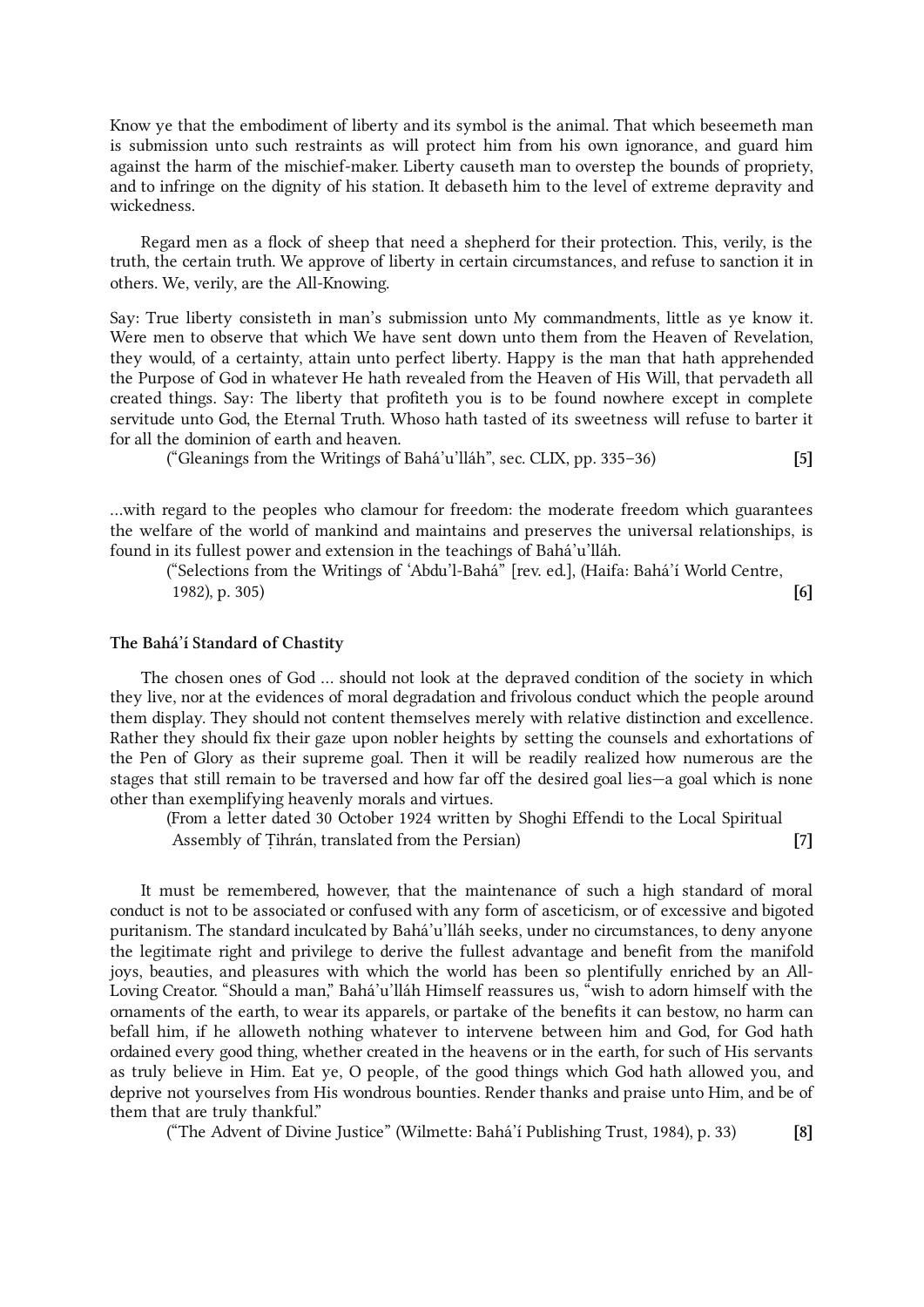The Bahá'í standard is very high, more particularly when compared with the thoroughly rotten morals of the present world. But this standard of ours will produce healthier, happier, nobler people, and induce stabler marriages....

(From a letter dated 19 October 1947 written on behalf of Shoghi Effendi to an individual believer) [9]

#### <span id="page-3-0"></span>A Chaste and Holy Life

#### Definition

Such a chaste and holy life, with its implications of modesty, purity, temperance, decency, and clean-mindedness, involves no less than the exercise of moderation in all that pertains to dress, language, amusements, and all artistic and literary avocations. It demands daily vigilance in the control of one's carnal desires and corrupt inclinations. It calls for the abandonment of a frivolous conduct, with its excessive attachment to trivial and often misdirected pleasures. It requires total abstinence from all alcoholic drinks, from opium, and from similar habit-forming drugs. It condemns the prostitution of art and of literature, the practices of nudism and of companionate marriage, infidelity in marital relationships, and all manner of promiscuity, of easy familiarity, and of sexual vices. It can tolerate no compromise with the theories, the standards, the habits, and the excesses of a decadent age. Nay rather it seeks to demonstrate, through the dynamic force of its example, the pernicious character of such theories, the falsity of such standards, the hollowness of such claims, the perversity of such habits, and the sacrilegious character of such excesses.

("The Advent of Divine Justice" (Wilmette: Bahá'í Publishing Trust, 1984), p. 30) [10]

#### **Chastity**

He is My true follower who, if he come to a valley of pure gold, will pass straight through it aloof as a cloud, and will neither turn back, nor pause. Such a man is, assuredly, of Me. From his garment the Concourse on high can inhale the fragrance of sanctity.... And if he met the fairest and most comely of women, he would not feel his heart seduced by the least shadow of desire for her beauty. Such an one, indeed, is the creation of spotless chastity. Thus instructeth you the Pen of the Ancient of Days, as bidden by your Lord, the Almighty, the All-Bountiful.

("Gleanings from the Writings of Bahá'u'lláh", rev. ed. (Wilmette: Bahá'í Publishing Trust, 1984), sec. LX, p. 118) [11]

Purity and chastity have been, and still are, the most great ornaments for the handmaidens of God. God is My Witness! The brightness of the light of chastity sheddeth its illumination upon the worlds of the spirit, and its fragrance is wafted even unto the Most Exalted Paradise.

(Bahá'u'lláh, cited in "The Advent of Divine Justice", p. 32) [12]

Concerning the positive aspects of chastity the Universal House of Justice states that the Bahá'í Faith recognizes the value of the sex impulse and holds that the institution of marriage has been established as the channel of its rightful expression. Bahá'ís do not believe that the sex impulse should be suppressed but that it should be regulated and controlled.

Chastity in no way implies withdrawal from human relationships. It liberates people from the tyranny of the ubiquity of sex. A person who is in control of his sexual impulses is enabled to have profound and enduring friendships with many people, both men and women, without ever sullying that unique and priceless bond that should unite man and wife.

(From a letter dated 8 May 1979 written on behalf of the Universal House of Justice to an individual believer) [13]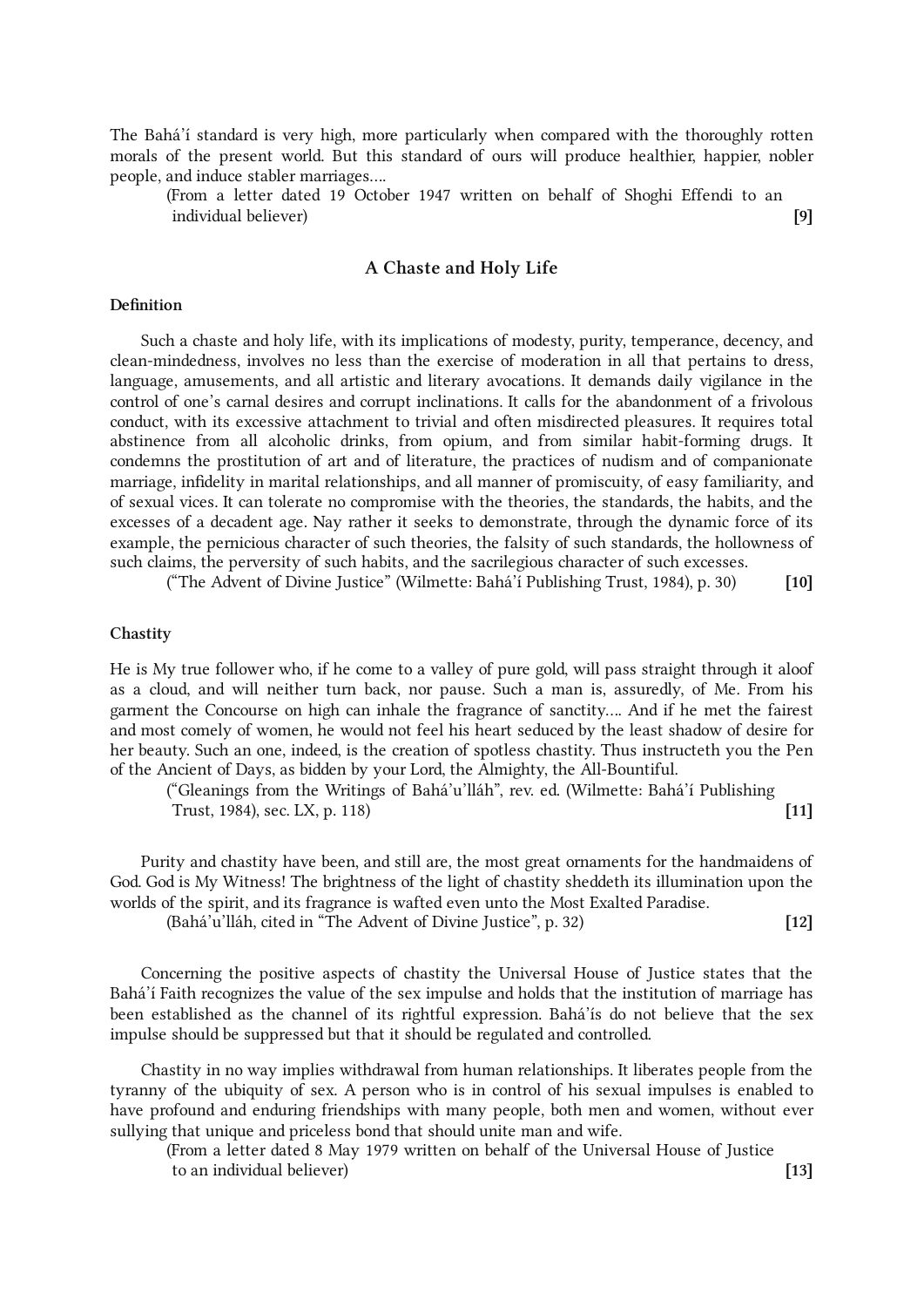#### Moderation

Whatsoever passeth beyond the limits of moderation will cease to exert a beneficial influence. Consider for instance such things as liberty, civilization and the like. However much men of understanding may favourably regard them, they will, if carried to excess, exercise a pernicious influence upon men.

("Tablets of Bahá'u'lláh Revealed after the Kitáb-i-Aqdas" [rev. ed.], (Haifa: Bahá'í World Centre, 1982), p. 169) [14]

The choice of clothing and the cut of the beard and its dressing are left to the discretion of men. But beware, O people, lest ye make yourselves the playthings of the ignorant.

("Tablets of Bahá'u'lláh Revealed after the Kitáb-i-Aqdas", p. 23) [15]

Human utterance is an essence which aspireth to exert its influence and needeth moderation. As to its influence, this is conditional upon refinement which in turn is dependent upon hearts which are detached and pure. As to its moderation, this hath to be combined with tact and wisdom as prescribed in the Holy Scriptures and Tablets.

("Tablets of Bahá'u'lláh Revealed after the Kitáb-i-Aqdas", p. 172) [16]

We have permitted you to listen to music and singing. Beware lest such listening cause you to transgress the bounds of decency and dignity. Rejoice in the joy of My Most Great Name through which the hearts are enchanted and the minds of the well-favoured are attracted....

(From the Kitáb-i-Aqdas) [17]

In the teachings there is nothing against dancing, but the friends should remember that the standard of Bahá'u'lláh is modesty and chastity. The atmosphere of modern dance halls, where so much smoking and drinking and promiscuity goes on, is very bad, but decent dances are not harmful in themselves. There is certainly no harm in classical dancing or learning dancing in school. There is also no harm in taking part in dramas. Likewise in cinema acting. The harmful thing, nowadays, is not the art itself but the unfortunate corruption which often surrounds these arts. As Bahá'ís we need avoid none of the arts, but acts and the atmosphere that sometimes go with these professions we should avoid.

(From a letter dated 30 June 1952 written on behalf of Shoghi Effendi to a National Spiritual Assembly) [18]

# Daily Vigilance of Actions

Arise, O people, and, by the power of God's might, resolve to gain the victory over your own selves, that haply the whole earth may be freed and sanctified from its servitude to the gods of its idle fancies—gods that have inflicted such loss upon, and are responsible for the misery of, their wretched worshippers. These idols form the obstacle that impedeth man in his efforts to advance in the path of perfection.

("Gleanings from the Writings of Bahá'u'lláh", sec. XLIII, p. 93) [19]

# O SON OF BEING!

Bring thyself to account each day ere thou art summoned to a reckoning; for death, unheralded, shall come upon thee and thou shalt be called to give account for thy deeds.

("The Hidden Words of Bahá'u'lláh", rev. ed. (Wilmette: Bahá'í Publishing Trust,

1985), Arabic no. 31, p. 11) [20]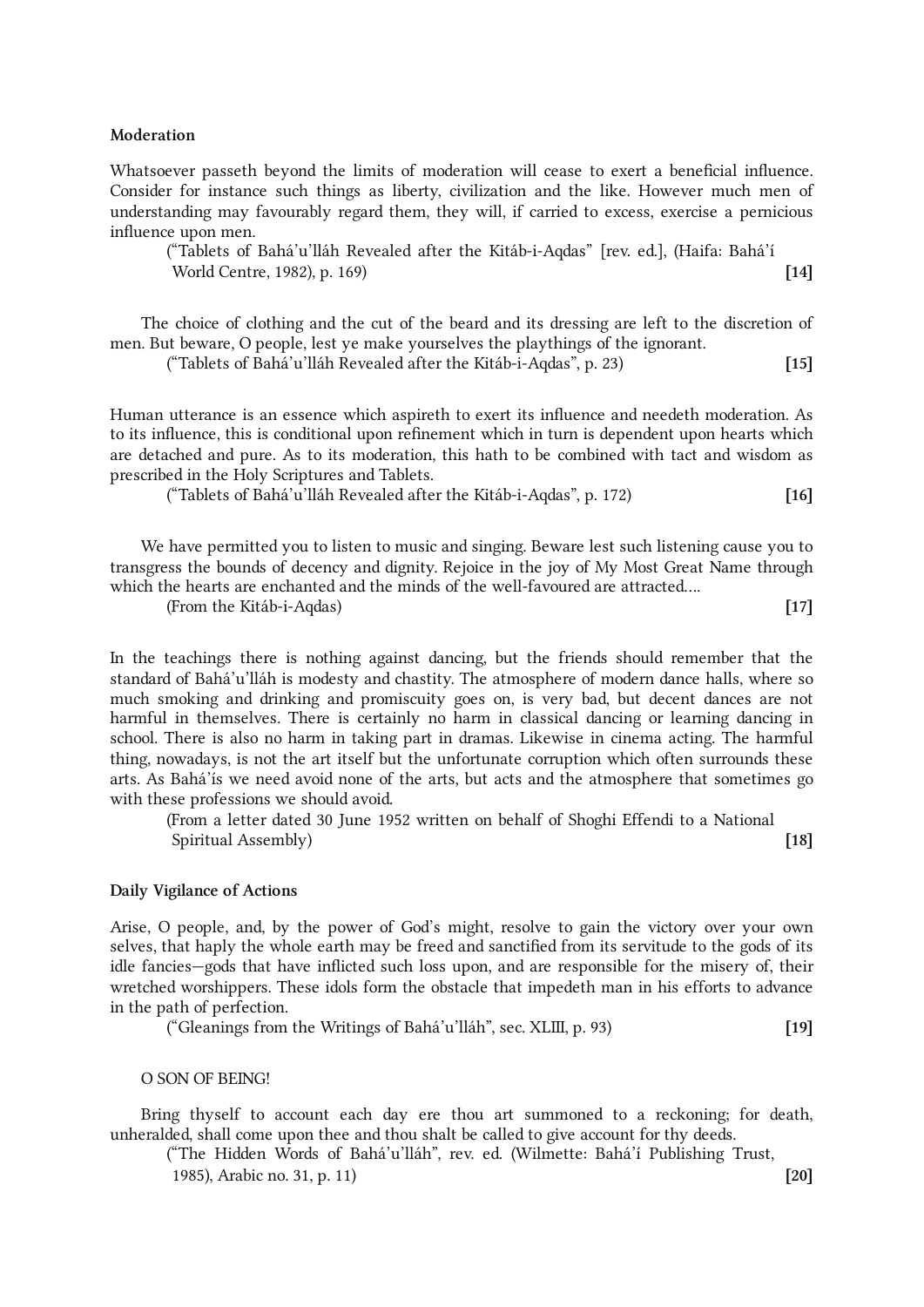For desire is a flame that has reduced to ashes uncounted lifetime harvests of the learned, a devouring fire that even the vast sea of their accumulated knowledge could never quench. How often has it happened that an individual who was graced with every attribute of humanity and wore the jewel of true understanding, nevertheless followed after his passions until his excellent qualities passed beyond moderation and he was forced into excess. His pure intentions changed to evil ones, his attributes were no longer put to uses worthy of them, and the power of his desires turned him aside from righteousness and its rewards into ways that were dangerous and dark. A good character is in the sight of God and His chosen ones and the possessors of insight, the most excellent and praiseworthy of all things, but always on condition that its centre of emanation should be reason and knowledge and its base should be true moderation.

("The Secret of Divine Civilization", 2nd ed. (Wilmette: Bahá'í Publishing Trust, 1983), pp.  $59-60$ ) [21]

#### Abandonment of Frivolous Conduct

#### O MY FRIEND!

Thou art the daystar of the heavens of My holiness, let not the defilement of the world eclipse thy splendour. Rend asunder the veil of heedlessness, that from behind the clouds thou mayest emerge resplendent and array all things with the apparel of life.

("The Hidden Words of Bahá'u'lláh", Persian no. 73, p. 47) [22]

Disencumber yourselves of all attachment to this world and the vanities thereof. Beware that ye approach them not, inasmuch as they prompt you to walk after your own lusts and covetous desires, and hinder you from entering the straight and glorious Path.

("Gleanings from the Writings of Bahá'u'lláh", sec. CXXVIII, p. 276) [23]

<span id="page-5-0"></span>On page 25 [1](#page-13-0) of "The Advent of Divine Justice" the beloved Guardian is describing the requirements not only of chastity, but of "a chaste and holy life"—both the adjectives are important. One of the signs of a decadent society, a sign which is very evident in the world today, is an almost frenetic devotion to pleasure and diversion, an insatiable thirst for amusement, a fanatical devotion to games and sport, a reluctance to treat any matter seriously, and a scornful, derisory attitude towards virtue and solid worth. Abandonment of "a frivolous conduct" does not imply that a Bahá'í must be sour-faced or perpetually solemn. Humour, happiness, joy are characteristics of a true Bahá'í life. Frivolity palls and eventually leads to boredom and emptiness, but true happiness and joy and humour that are parts of a balanced life that includes serious thought, compassion and humble servitude to God, are characteristics that enrich life and add to its radiance.

Shoghi Effendi's choice of words was always significant, and each one is important in understanding his guidance. In this particular passage, he does not forbid "trivial" pleasures, but he does warn against "excessive attachment" to them and indicates that they can often be "misdirected". One is reminded of 'Abdu'l-Bahá's caution that we should not let a pastime become a waste of time.

(From a letter dated 8 May 1979 written on behalf of the Universal House of Justice to an individual believer) [24]

#### Alcohol

Become ye intoxicated with the wine of the love of God, and not with that which deadeneth your minds, O ye that adore Him! Verily, it hath been forbidden unto every believer, whether man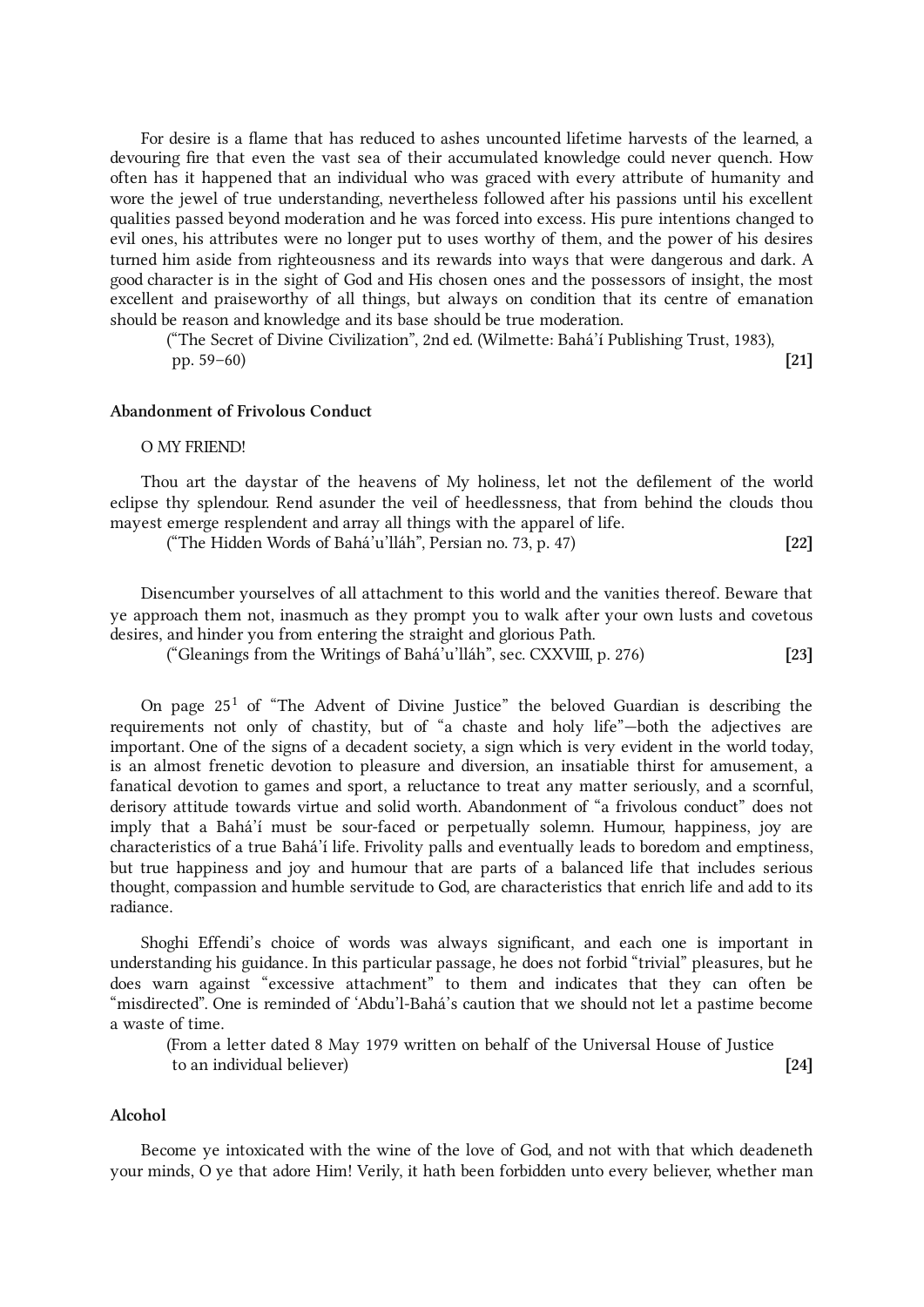or woman.

(Bahá'u'lláh, cited in "The Advent of Divine Justice", p. 33) [25]

The drinking of wine is, according to the text of the Most Holy Book, forbidden; for it is the cause of chronic diseases, weakeneth the nerves, and consumeth the mind.

('Abdu'l-Bahá, cited in "The Advent of Divine Justice", p. 33) [26]

#### Drugs

As to opium, it is foul and accursed. God protect us from the punishment He inflicteth on the user. According to the explicit Text of the Most Holy Book, it is forbidden, and its use is utterly condemned. Reason showeth that smoking opium is a kind of insanity, and experience attesteth that the user is completely cut off from the human kingdom. May God protect all against the perpetration of an act so hideous as this, an act which layeth in ruins the very foundation of what it is to be human, and which causeth the user to be dispossessed for ever and ever. For opium fasteneth on the soul, so that the user's conscience dieth, his mind is blotted away, his perceptions are eroded. It turneth the living into the dead. It quencheth the natural heat. No greater harm can be conceived than that which opium inflicteth. Fortunate are they who never even speak the name of it; then think how wretched is the user.

("Selections from the Writings of 'Abdu'l-Bahá" [rev. ed.], (Haifa: Bahá'í World Centre, 1982), pp. 148–49) [27]

Regarding hashish, you had pointed out that some Persians have become habituated to its use. Gracious God! This is the worst of all intoxicants, and its prohibition is explicitly revealed. Its use causeth the disintegration of thought and the complete torpor of the soul. How could anyone seek this fruit of the infernal tree, and by partaking of it, be led to exemplify the qualities of a monster? How could one use this forbidden drug, and thus deprive himself of the blessings of the All-Merciful?

Alcohol consumeth the mind and causeth man to commit acts of absurdity, but ... this wicked hashish extinguisheth the mind, freezeth the spirit, petrifieth the soul, wasteth the body and leaveth man frustrated and lost.

('Abdu'l-Bahá, from a Tablet—translated from the Persian) [28]

Concerning the so-called "spiritual" virtues of the hallucinogens, ... spiritual stimulation should come from turning one's heart to Bahá'u'lláh, and not through physical means such as drugs and agents. From the description given in your letter it appears that hallucinogenic agents are a form of intoxicant. As the friends, including the youth, are required strictly to abstain from all forms of intoxicants, and are further expected conscientiously to obey the civil law of their country, it is obvious that they should refrain from using these drugs.

A very great responsibility for the future peace and well-being of the world is borne by the youth of today. Let the Bahá'í youth by the power of the Cause they espouse be the shining example for their companions.

(From a letter dated 15 April 1965 written by the Universal House of Justice to a National Spiritual Assembly) [29] [29]

Bahá'ís should not use hallucinogenic agents, including LSD, peyote and similar substances, except when prescribed for medical treatment. Neither should they become involved in experiments with such substances.

(From a letter dated 11 January 1967 written by the Universal House of Justice to a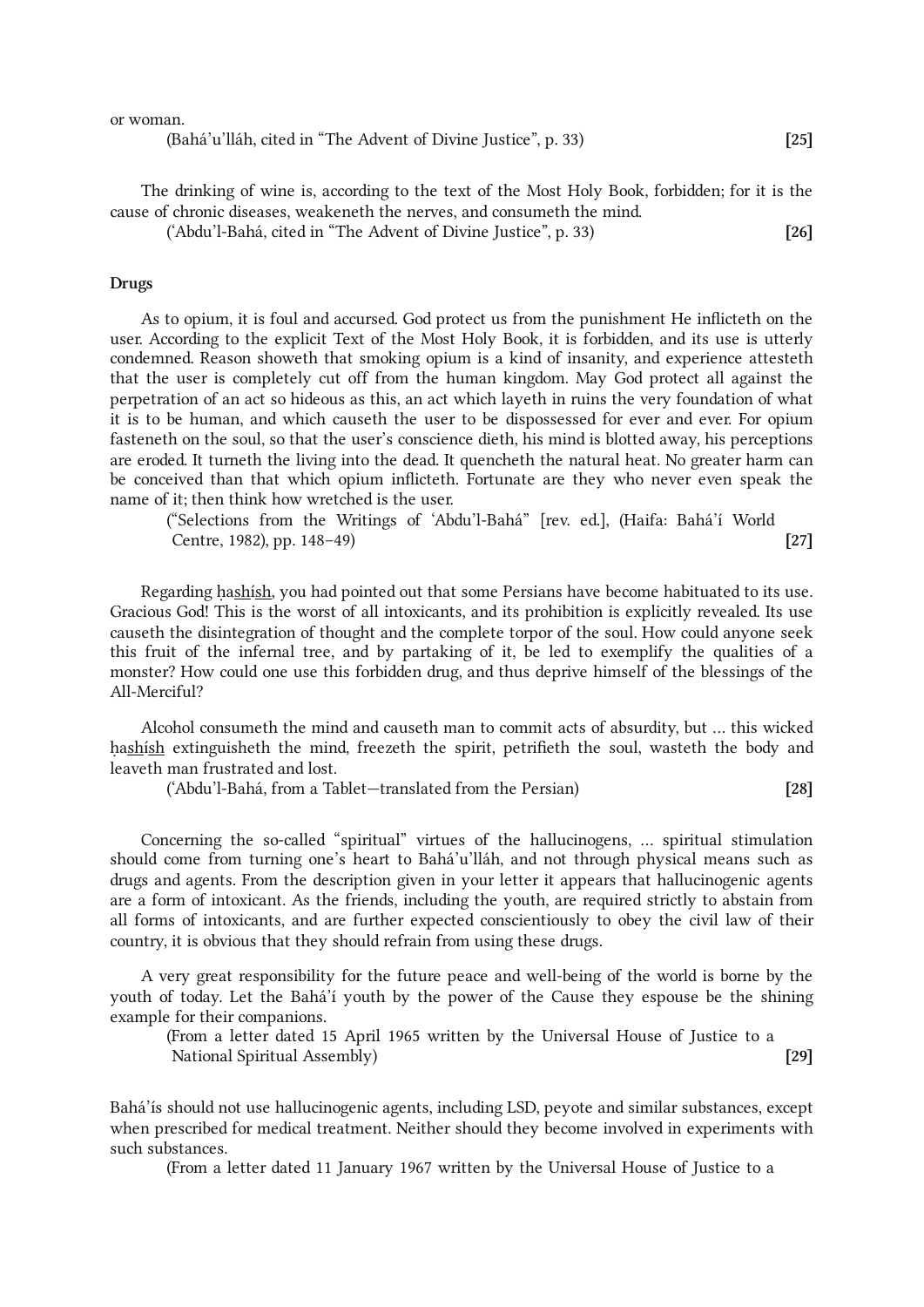#### National Spiritual Assembly) [30]

# Bahá'í Attitude Toward Sex

Briefly stated the Bahá'í conception of sex is based on the belief that chastity should be strictly practiced by both sexes, not only because it is in itself highly commendable ethically, but also due to its being the only way to a happy and successful marital life. Sex relationships of any form, outside marriage, are not permissible therefore, and whoso violates this rule will not only be responsible to God, but will incur the necessary punishment from society.

The Bahá'í Faith recognizes the value of the sex impulse, but condemns its illegitimate and improper expression such as free love, companionate marriage and others, all of which it considers positively harmful to man and to the society in which he lives. The proper use of the sex instinct is the natural right of every individual, and it is precisely for this very purpose that the institution of marriage has been established. The Bahá'ís do not believe in the suppression of the sex impulse but in its regulation and control.

(From a letter dated 5 September 1938 written on behalf of Shoghi Effendi to an individual believer) [31]

Concerning your question whether there are any legitimate forms of expression of the sex instinct outside of marriage; according to the Bahá'í Teachings no sexual act can be considered lawful unless performed between lawfully married persons. Outside of marital life there can be no lawful or healthy use of the sex impulse. The Bahá'í youth should, on the one hand, be taught the lesson of self-control which, when exercised, undoubtedly has a salutary effect on the development of character and of personality in general, and on the other should be advised, nay even encouraged, to contract marriage while still young and in full possession of their physical vigour. Economic factors, no doubt, are often a serious hindrance to early marriage, but in most cases are only an excuse, and as such should not be overstressed.

(From a letter dated 13 December 1940 written on behalf of Shoghi Effendi to an individual believer) [32]

Chastity implies both before and after marriage an unsullied, chaste sex life. Before marriage absolutely chaste, after marriage absolutely faithful to one's chosen companion. Faithful in all sexual acts, faithful in word and in deed.

The world today is submerged, amongst other things, in an over-exaggeration of the importance of physical love, and a dearth of spiritual values. In as far as possible the believers should try to realize this and rise above the level of their fellowmen who are, typical of all decadent periods in history, placing so much over-emphasis on the purely physical side of mating. Outside of their normal, legitimate married life they should seek to establish bonds of comradeship and love which are eternal and founded on the spiritual life of man, not on his physical life. This is one of the many fields in which it is incumbent on the Bahá'ís to set the example and lead the way to a true human standard of life, when the soul of man is exalted and his body but the tool for his enlightened spirit. Needless to say this does not preclude the living of a perfectly normal sex life in its legitimate channel of marriage.

(From a letter dated 28 September 1941 written on behalf of Shoghi Effendi to an individual believer) and the contract of the contract of the contract of the contract of the contract of the contract of the contract of the contract of the contract of the contract of the contract of the contract of the c

## Immoral Practices are Condemned

Ye are forbidden to commit adultery, sodomy and lechery. Avoid them, O concourse of the faithful. By the righteousness of God! Ye have been called into being to purge the world from the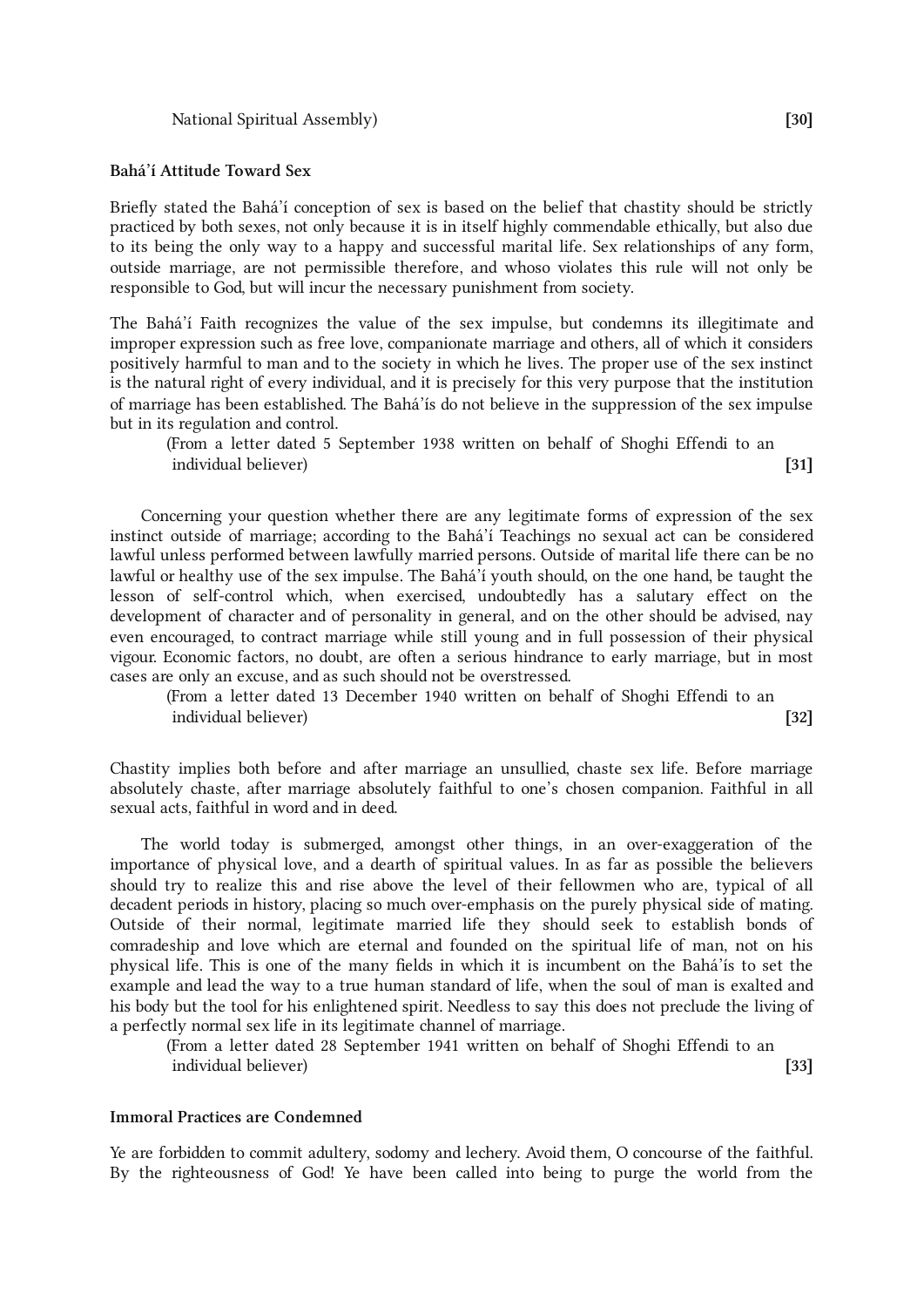defilement of evil passions. This is what the Lord of all mankind hath enjoined upon you, could ye but perceive it. He who relateth himself to the All-Merciful and committeth satanic deeds, verily he is not of Me. Unto this beareth witness every atom, pebble, tree and fruit, and beyond them this ever-proclaiming, truthful and trustworthy Tongue.

(Bahá'u'lláh, from a Tablet—translated from the Arabic) [34]

When we realize that Bahá'u'lláh says adultery retards the progress of the soul in the afterlife—so grievous is it—and that drinking destroys the mind, and not to so much as approach it, we see how clear are our teachings on these subjects.

(From a letter dated 30 September 1949 written on behalf of Shoghi Effendi to an individual believer) [35]

Amongst the many other evils afflicting society in this spiritual low-water mark in history is the question of immorality, and overemphasis of sex. Homosexuality, according to the Writings of Bahá'u'lláh, is spiritually condemned. This does not mean that people so afflicted must not be helped and advised and sympathized with. It does mean that we do not believe that it is a permissible way of life; which, alas, is all too often the accepted attitude nowadays.

We must struggle against the evils in society by spiritual means, and by medical and social ones as well. We must be tolerant but uncompromising, understanding but immovable in our point of view.

(From a letter dated 21 May 1954 written on behalf of Shoghi Effendi to an individual believer) [36]

A number of sexual problems, such as homosexuality and transsexuality can well have medical aspects, and in such cases recourse should certainly be had to the best medical assistance. But it is clear from the teaching of Bahá'u'lláh that homosexuality is not a condition to which a person should be reconciled, but is a distortion of his or her nature which should be controlled and overcome. This may require a hard struggle, but so also can be the struggle of a heterosexual person to control his or her desires. The exercise of self-control in this, as in so very many other aspects of life, has a beneficial effect on the progress of the soul. It should, moreover, be borne in mind that although to be married is highly desirable, and Bahá'u'lláh has strongly recommended it, it is not the central purpose of life. If a person has to wait a considerable period before finding a spouse, or if ultimately, he or she must remain single, it does not mean that he or she is thereby unable to fulfil his or her life's purpose.

(From a letter dated 6 February 1973 written by the Universal House of Justice to all National Spiritual Assemblies, published in "Messages from the Universal House of Justice 1968–1973" (Wilmette: Bahá'í Publishing Trust, 1976), pp. 110–11) [37]

Your letter asking for direct or indirect references in the Writings of the Faith to rape or sexual assault was referred to the Research Department, and we have been asked to convey to you the following comments.

<span id="page-8-0"></span>"Lechery" is clearly forbidden by Bahá'u'lláh (see "Epistle to the Son of the Wolf", p. 49), and Shoghi Effendi has stated that a "chaste and holy life", according to the teachings of the Faith, implies a condemnation of "all manner" of "sexual vices". (See "Advent of Divine Justice", p. [2](#page-13-1)5.)<sup>2</sup>

As to the contents of the Kitáb-i-Aqdas, one of the provisions of that Most Holy Book is "not to indulge one's passions" (see "Synopsis and Codification of the Laws and Ordinances of the Kitáb-i-Aqdas", p. 50). Furthermore, reference should be made to one of the "prohibitions" mentioned on page 47 of the "Synopsis", namely "adultery". This word so appears in this book because entries in a synopsis should by necessity be brief, and by the original word used by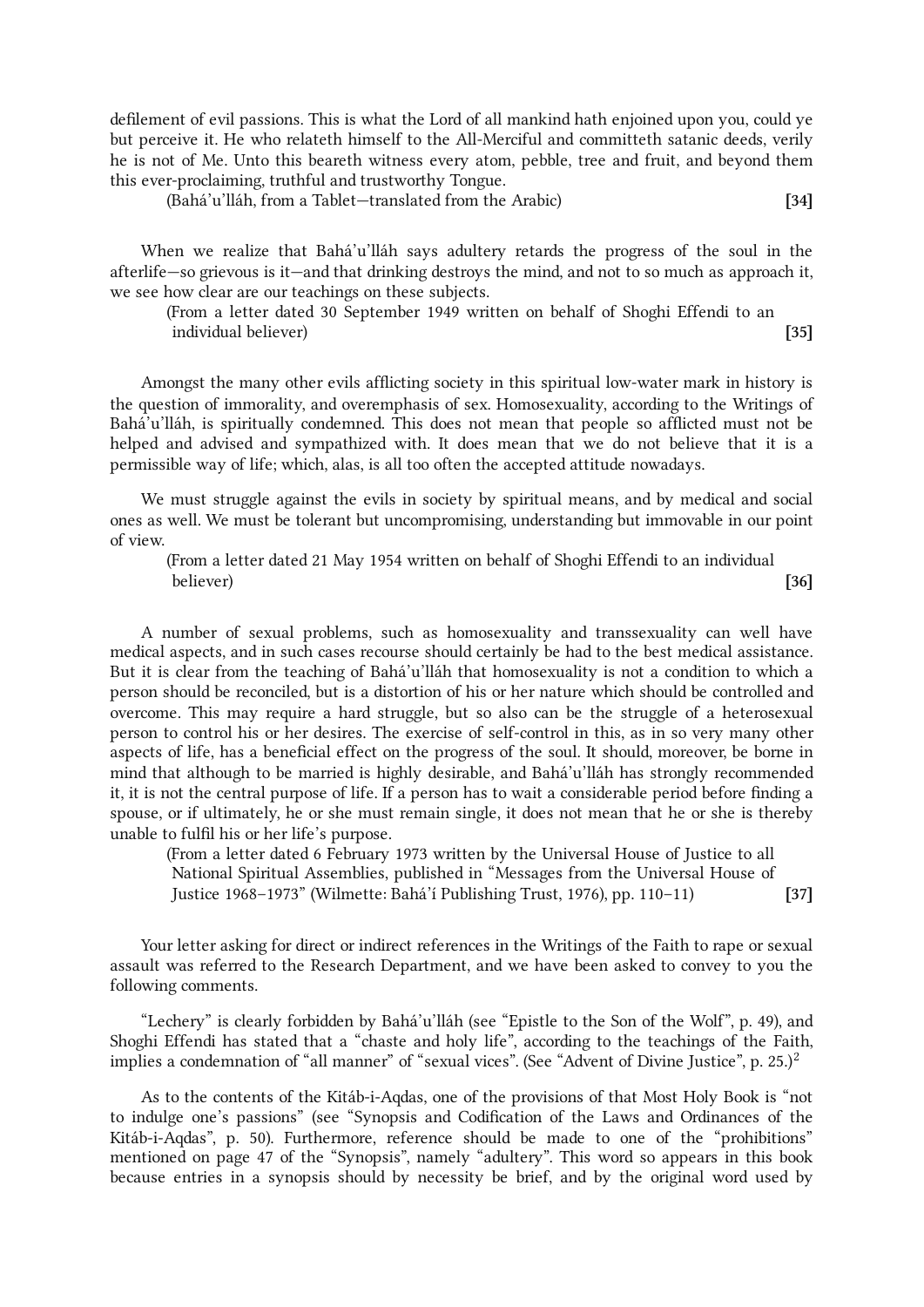Bahá'u'lláh in the Aqdas, i.e., "ziná", adultery is generally and mainly intended. However, this by no means covers all the meanings of the concept of "ziná" in legal language used in Arabic and Persian. One of the forms of "ziná"—i.e., when the illicit sexual intercourse is performed through force or violence—is rape or sexual assault.

As to the punishments for such acts as rape, these will be determined in the future by the Universal House of Justice.

(From a letter dated 8 June 1982 written on behalf of the Universal House of Justice to an individual believer) [38]

#### Application of the Principle of a Chaste and Holy Life

...[absolute chastity] is mainly and directly concerned with the Bahá'í youth, who can contribute so decisively to the virility, the purity, and the driving force of the life of the Bahá'í community, and upon whom must depend the future orientation of its destiny, and the complete unfoldment of the potentialities with which God has endowed it....

As to a chaste and holy life, it should be regarded as no less essential a factor that must contribute its proper share to the strengthening and vitalization of the Bahá'í community, upon which must in turn depend the success of any Bahá'í plan or enterprise.... All of them, be they men or women, must, at this threatening hour when the lights of religion are fading out, and its restraints are one by one being abolished, pause to examine themselves, scrutinize their conduct, and with characteristic resolution arise to purge the life of their community of every trace of moral laxity that might stain the name, or impair the integrity, of so holy and precious a Faith.

A chaste and holy life must be made the controlling principle in the behaviour and conduct of all Bahá'ís, both in their social relations with the members of their own community, and in their contact with the world at large. It must adorn and reinforce the ceaseless labours and meritorious exertions of those whose enviable position is to propagate the Message, and to administer the affairs, of the Faith of Bahá'u'lláh. It must be upheld, in all its integrity and implications, in every phase of the life of those who fill the ranks of that Faith, whether in their homes, their travels, their clubs, their societies, their entertainments, their schools, and their universities. It must be accorded special consideration in the conduct of the social activities of every Bahá'í summer school and any other occasions on which Bahá'í community life is organized and fostered. It must be closely and continually identified with the mission of the Bahá'í youth, both as an element in the life of the Bahá'í community, and as a factor in the future progress and orientation of the youth of their own country.

("The Advent of Divine Justice", p. 22; pp. 29–30)  $[39]$ 

## <span id="page-9-0"></span>The Power of Example

#### A Praiseworthy Character

Whoso ariseth, in this Day, to aid Our Cause, and summoneth to his assistance the hosts of a praiseworthy character and upright conduct, the influence flowing from such an action will, most certainly, be diffused throughout the whole world.

("Gleanings from the Writings of Bahá'u'lláh", rev. ed. (Wilmette: Bahá'í Publishing Trust, 1984), sec. CXXXI, p. 287) [40]

A Bahá'í is known by the attributes manifested by him, not by his name: he is recognized by his character, not by his person.

('Abdu'l-Bahá, from a Tablet—translated from the Persian) [41]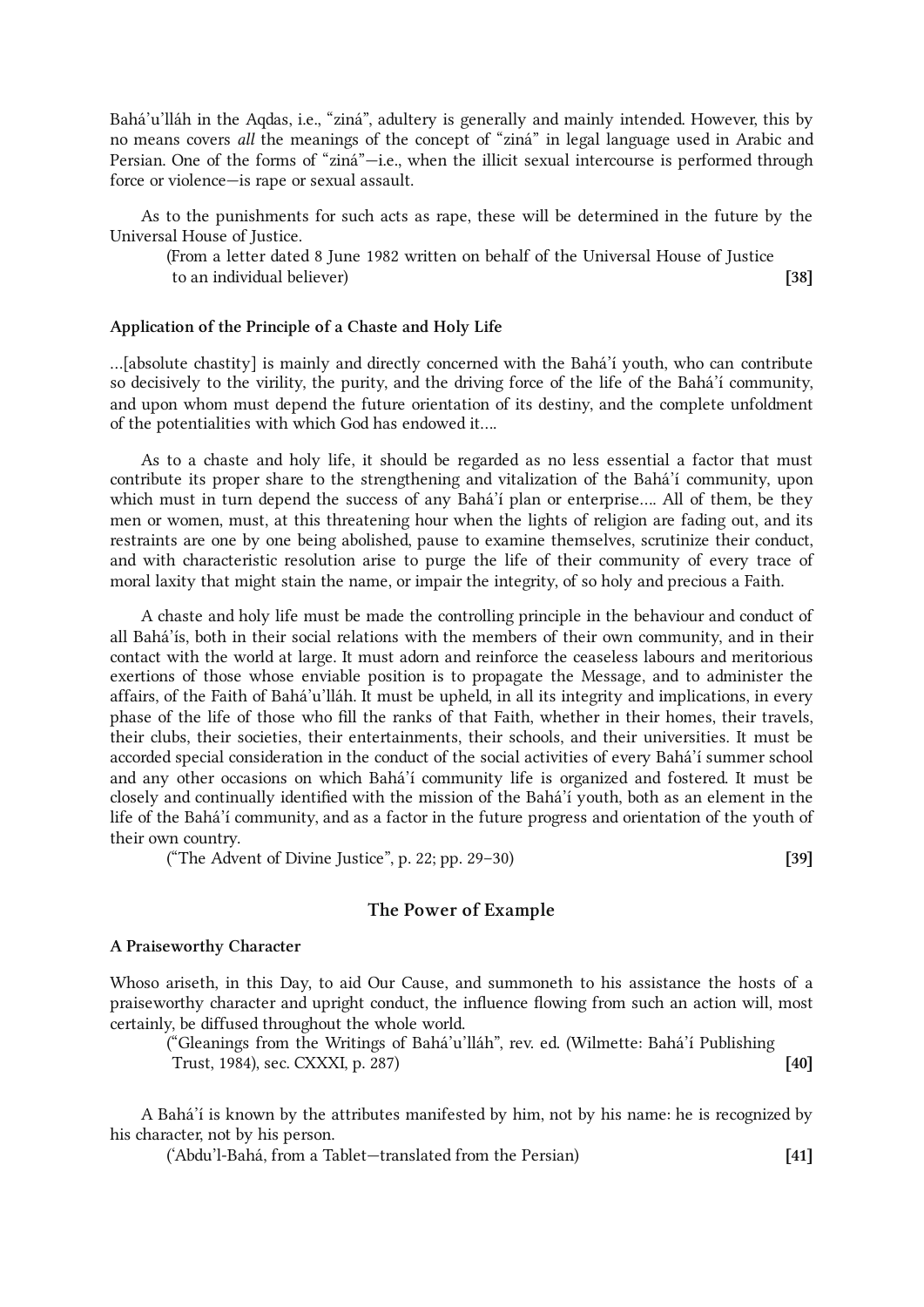...by upholding Bahá'í law in the face of all difficulties we not only strengthen our own characters but influence those around us.

(From a letter dated 6 February 1973 written by the Universal House of Justice to all National Spiritual Assemblies, published in "Messages from the Universal House of Justice 1968–1973" (Wilmette: Bahá'í Publishing Trust, 1976), p. 107) [42]

#### The Importance of Deeds

O SON OF MY HANDMAID!

Guidance hath ever been given by words, and now it is given by deeds. Every one must show forth deeds that are pure and holy, for words are the property of all alike, whereas such deeds as these belong only to Our loved ones. Strive then with heart and soul to distinguish yourselves by your deeds. In this wise We counsel you in this holy and resplendent tablet.

("The Hidden Words of Bahá'u'lláh", rev. ed. (Wilmette: Bahá'í Publishing Trust, 1985), Persian no. 76, pp. 48–49) [43]

One righteous act is endowed with a potency that can so elevate the dust as to cause it to pass beyond the heaven of heavens. It can tear every bond asunder, and hath the power to restore the force that hath spent itself and vanished....

Be pure, O people of God, be pure; be righteous, be righteous.... ("Gleanings from the Writings of Bahá'u'lláh", sec. CXXXI, p. 287) [44]

The Guardian has urged, over and over again, the paramount necessity for Bahá'í Youth to exemplify the Teachings, most particularly the moral aspect of them. If they are not distinguished for their high conduct they cannot expect other young people to take the Cause very seriously.

He heartily agrees with you that unless we practise the Teachings we cannot possibly expect the Faith to grow, because the fundamental purpose of all religions—including our own—is to bring man nearer to God, and to change his character, which is of the utmost importance. Too much emphasis is often laid on the social and economic aspects of the Teachings; but the moral aspect cannot be over-emphasized.

(From a letter dated 6 September 1946 written on behalf of Shoghi Effendi to an individual believer) [45]

#### The Effect of Example

The betterment of the world can be accomplished through pure and goodly deeds, through commendable and seemly conduct.

(Bahá'u'lláh, cited in "The Advent of Divine Justice" (Wilmette: Bahá'í Publishing Trust, 1984), pp. 24–25)  $[46]$ 

Let your acts be a guide unto all mankind, for the professions of most men, be they high or low, differ from their conduct. It is through your deeds that ye can distinguish yourselves from others. Through them the brightness of your light can be shed upon the whole earth. Happy is the man that heedeth My counsel, and keepeth the precepts prescribed by Him Who is the All-Knowing, the All-Wise.

("Gleanings from the Writings of Bahá'u'lláh", sec. CXXXIX, p. 305) [47]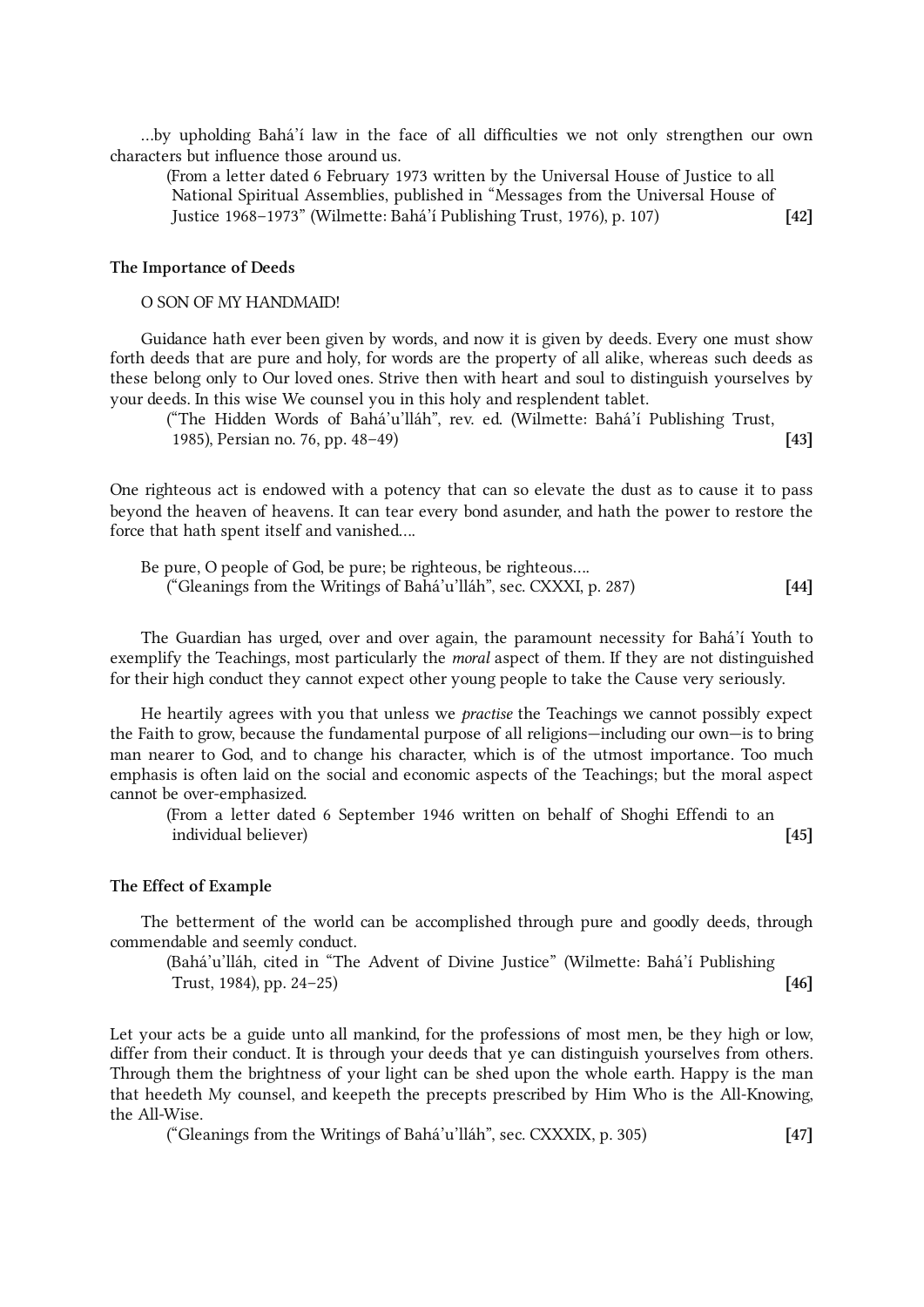These are the days for rendering the divine Cause victorious and effective aid! The victory of God's Faith is dependent upon teaching; and teaching is conditional upon righteous actions and goodly deeds and conduct. The foundation-stone of a life lived in the way of God is the pursuit of moral excellence and the acquisition of a character endowed with qualities that are well-pleasing in His sight. The Bahá'ís should adorn themselves with this holy raiment; with this mighty sword they should conquer the citadels of men's hearts. People have grown weary and impatient of rhetoric and discourse, of preaching and sermonizing. In this day, the one thing that can deliver the world from its travail and attract the hearts of its peoples is deeds, not words; example, not precept; saintly virtues, not statements and charters issued by governments and nations on sociopolitical affairs. In all matters, great or small, word must be the complement of deed, and deed the companion of word: each must supplement, support and reinforce the other. It is in this respect that the Bahá'ís must seek distinction...

(From a letter dated 8 December 1923 written by Shoghi Effendi to the Bahá'ís in Bombay—translated from the Persian) [48]

It is primarily through the potency of noble deeds and character, rather than by the power of exposition and proofs that the friends of God should demonstrate to the world that what has been promised by God is bound to happen, that it is already taking place and that the divine gladtidings are clear, evident and complete. For unless some illustrious souls step forth into the arena of service and shine out resplendent in the assemblage of men, the task of vindicating the truth of this Cause before the eyes of enlightened people would be formidable indeed. However, if the friends become embodiments of virtue and good character, words and arguments will be superfluous. Their very deeds will well serve as eloquent testimony, and their noble conduct will ensure the preservation, integrity and glory of the Cause of God.

(From a letter dated 19 December 1923 from Shoghi Effendi to the Bahá'ís of the East —translated from the Persian) [49]

There is no doubt that the standard of spotless chastity inculcated by Bahá'u'lláh in His teachings can be attained by the friends only when they stand forth firmly and courageously as uncompromising adherents of the Bahá'í way of life, fully conscious that they represent teachings which are the very antithesis of the corrosive forces which are so tragically destroying the fabric of man's moral values. The present trend in modern society and its conflict with our challenging principles of moral conduct, far from influencing the believers to compromise their resolve to adhere undeviatingly to the standards of purity and chastity set forth for them by their Faith, must stimulate them to discharge their sacred obligations with determination and thus combat the evil forces undermining the foundations of individual morality.

(From a letter dated 22 May 1966 written by the Universal House of Justice to an individual believer) [50]

It is the challenging task of the Bahá'ís to obey the law of God in their own lives, and gradually to win the rest of mankind to its acceptance.

In considering the effect of obedience to the laws on individual lives, one must remember that the purpose of this life is to prepare the soul for the next. Here one must learn to control and direct one's animal impulses, not to be a slave to them. Life in this world is a succession of tests and achievements, of falling short and of making new spiritual advances. Sometimes the course may seem very hard, but one can witness, again and again, that the soul who steadfastly obeys the law of Bahá'u'lláh, however hard it may seem, grows spiritually, while the one who compromises with the law for the sake of his own apparent happiness is seen to have been following a chimera: he does not attain the happiness he sought, he retards his spiritual advance and often brings new problems upon himself.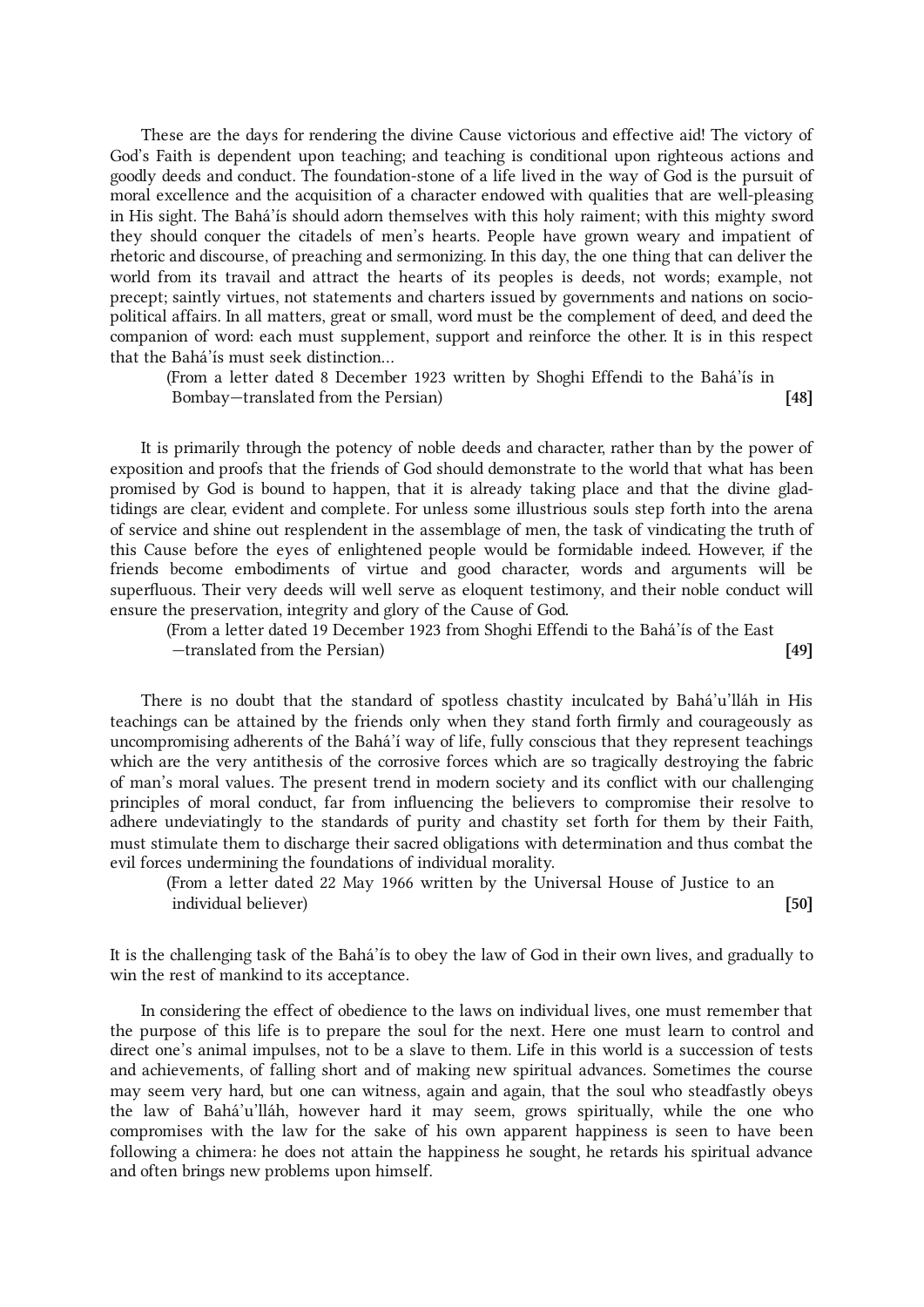(From a letter dated 6 February 1973 written by the Universal House of Justice to all National Spiritual Assemblies, published in "Messages from the Universal House of Justice 1968–1973" (Wilmette: Bahá'í Publishing Trust, 1976), p. 106) [51]